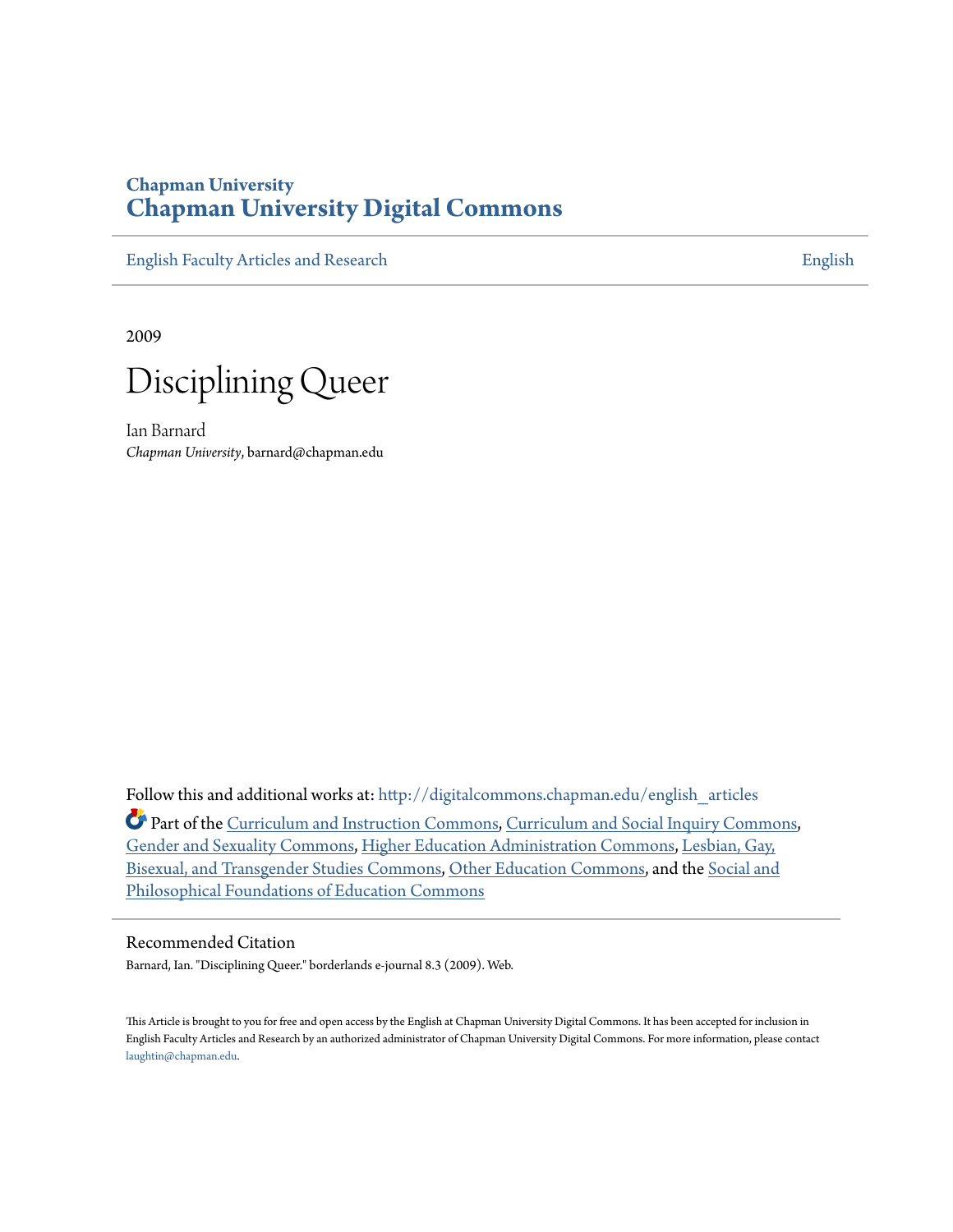# Disciplining Queer

#### **Comments**

This article was originally published in *[borderlands e-journal](http://borderlands.net.au/vol8no3_2009/barnard_disciplining.htm)*, volume 8, issue 3, in 2009.

#### **Copyright**

borderlands e-journal and Ian Barnard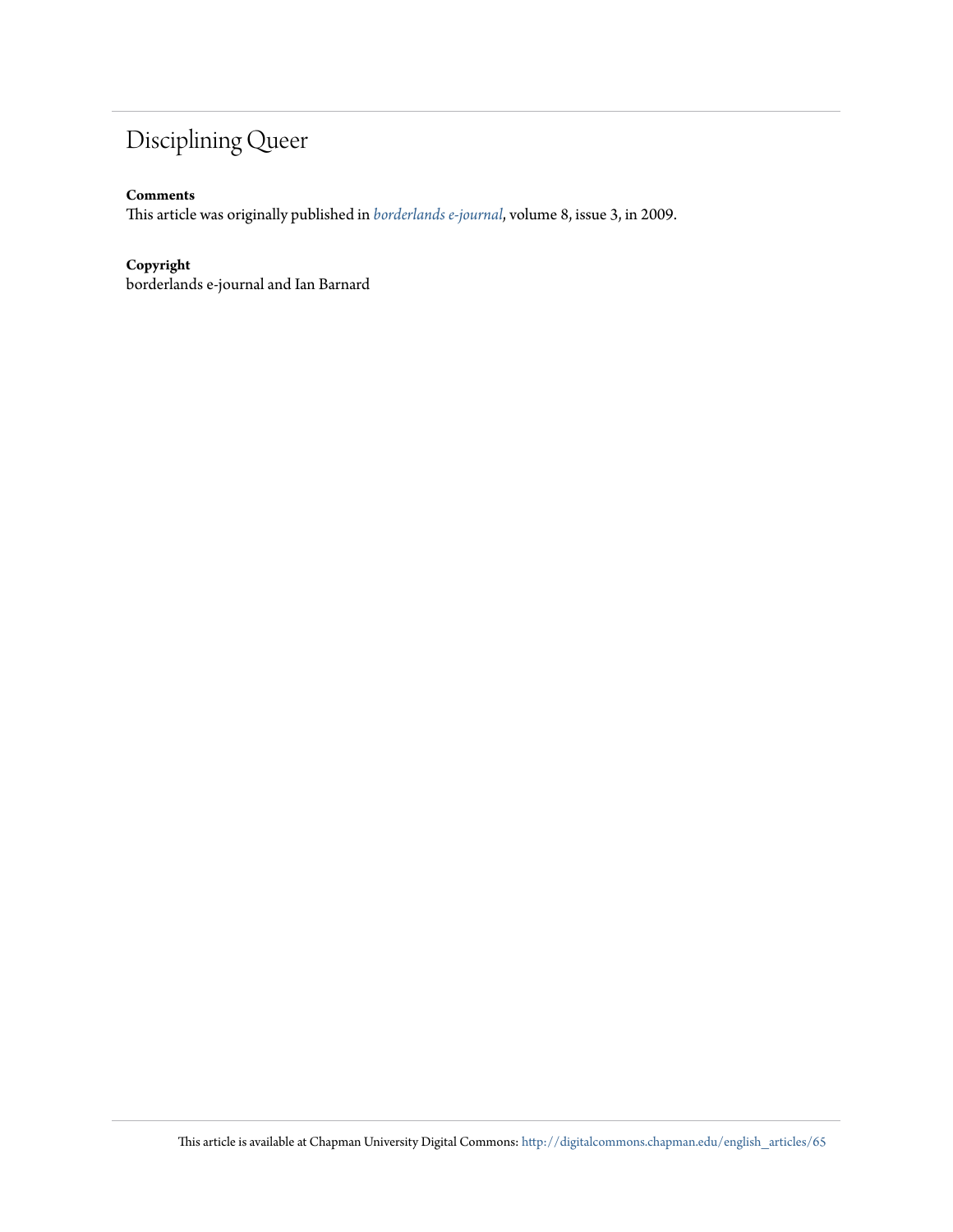# borderlands

e-journal

www.borderlands.net.au

# **VOLUME 8 NUMBER 3, 2009**

## **Disciplining Queer**

#### **Ian Barnard**

Department of English, California State University, Northridge

*This article analyzes a particular set of disciplinings by students and colleagues that coalesced around my teaching of a university course in 'Queer Theory.' I use these regulatory discourses and practices as a springboard to investigate how academic and other disciplines (English, in particular) enable and reproduce certain stylizations, epistemologies, and methodologies, and what they implicitly and violently conceal and demonize; how style functions as politics and what the politics of style are; how queerness*—*queer inquiry and intervention, queer methodologies and epistemologies, queer activisms and insubordinations*—*might activate, exacerbate, and expose some of these questions and mechanisms. The form of the article enacts the (un)disciplinary politics that I advocate, juxtaposing anecdote, pedagogy and theory, and written in a style whose campiness and ellipticism flout prescriptions for conventional academic discourse. This style seeks to break down the borders between the rational and the irrational, between disciplines, and between the academic and the non-academic, and to interrogate the conventions that constitute the scholarly.* 

#### **Frames**

These are some of the things I want to discuss in this article:

- 1) how academic and other disciplines (English, in particular) and the institutions and institutionalizations that authorize them and that they conjure—enable and reproduce certain stylizations, epistemologies, and methodologies, and what these stylizations/epistemologies/methodologies implicitly and violently conceal and demonize;
- 2) style as politics and the politics of style;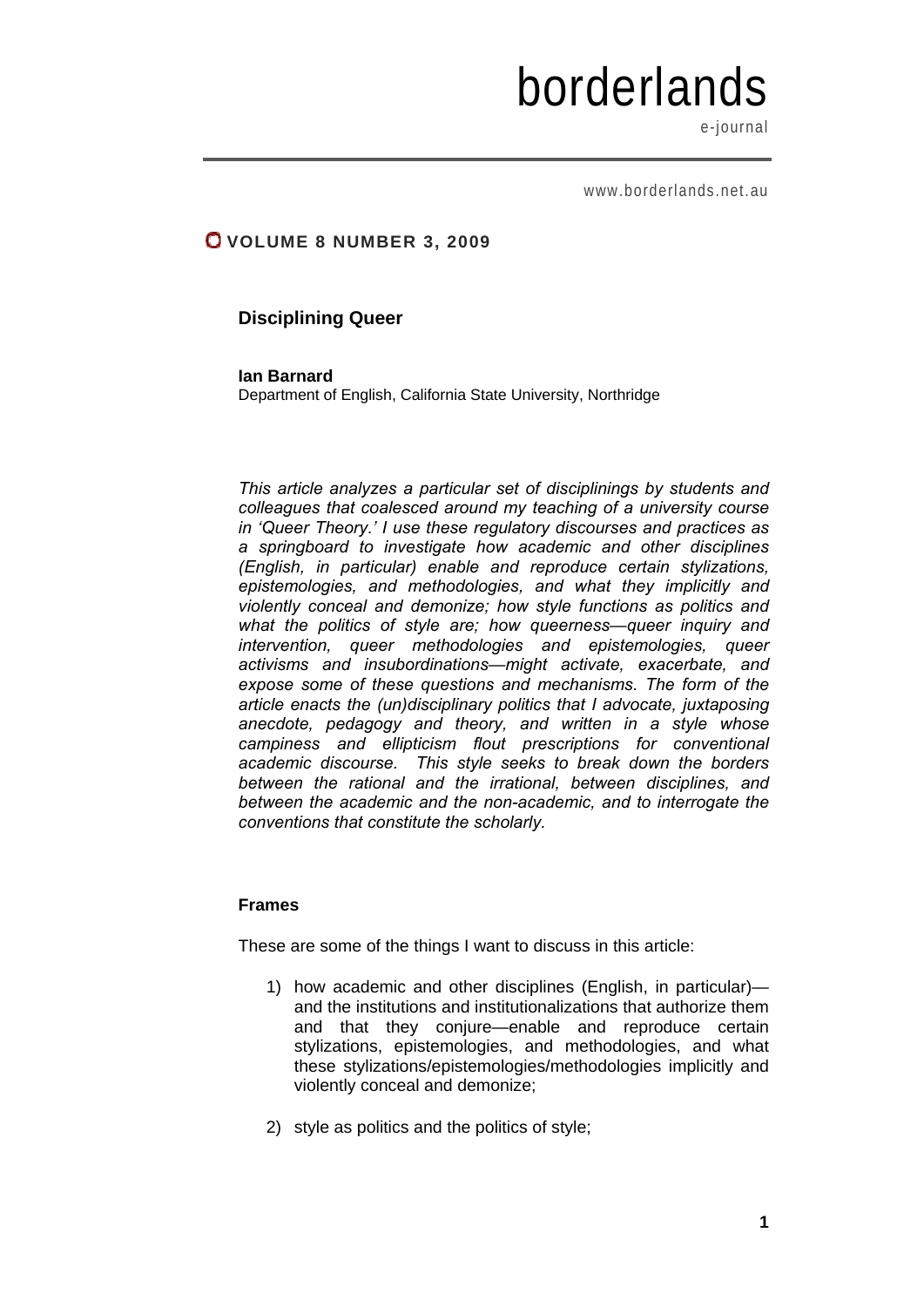3) how queerness—queer inquiry and intervention, queer methodologies and epistemologies, queer activisms and acting up—might activate, exacerbate, and expose some of these topoi, questions and mechanisms.

But I should begin with a definitional qualification: to quote the zine *Rant and Rave*, 'queer is not a substitute for gay' ('Queer', 1993: 15). In fact, my interest in and use of 'queer' is not as a substitute for 'lesbian, gay, bisexual, and transgender' either. If 'queer' meant only these things or if I only deployed 'queer' in this way, not only would I be forfeiting the possibilities of queer by using it merely redundantly, but my opening questions wouldn't be at issue. For the liberal pluralism of 'gay' is not necessarily at odds with dominant styles and politics. The meanings of 'queer' that I find most productive are those that understand sexuality as fluid, open-ended and constructed. They see in queer a resistance to the gender binaries implied in 'gay and lesbian.' These meanings also resist the gay/straight binary—queer is not the other of straight. They deploy 'queer' as a political term as much as a 'lifestyle' description and identify queerness with antiassimilationism and radical politics—in the US, Andrew Parker (1994) has jokingly postulated that 'There are no queer Republicans' (55). They don't demand reactive positivity ('gay is good'). They emphasize difference among queers, fracturing community rather than tracing stable, trans-historical, cross-cultural identities. Queer is elusive and contradictory. Sometimes queer might include all gay people, but in other contexts all gay people might not be queer. And while queer cannot—and should not—be uncoupled from anti-homophobic / antitransphobic / anti-biphobic politics, it nevertheless means different things at different times and for different people. (For a fuller elaboration of these definitions of 'queer,' see Barnard, 2004b: 10-13.)

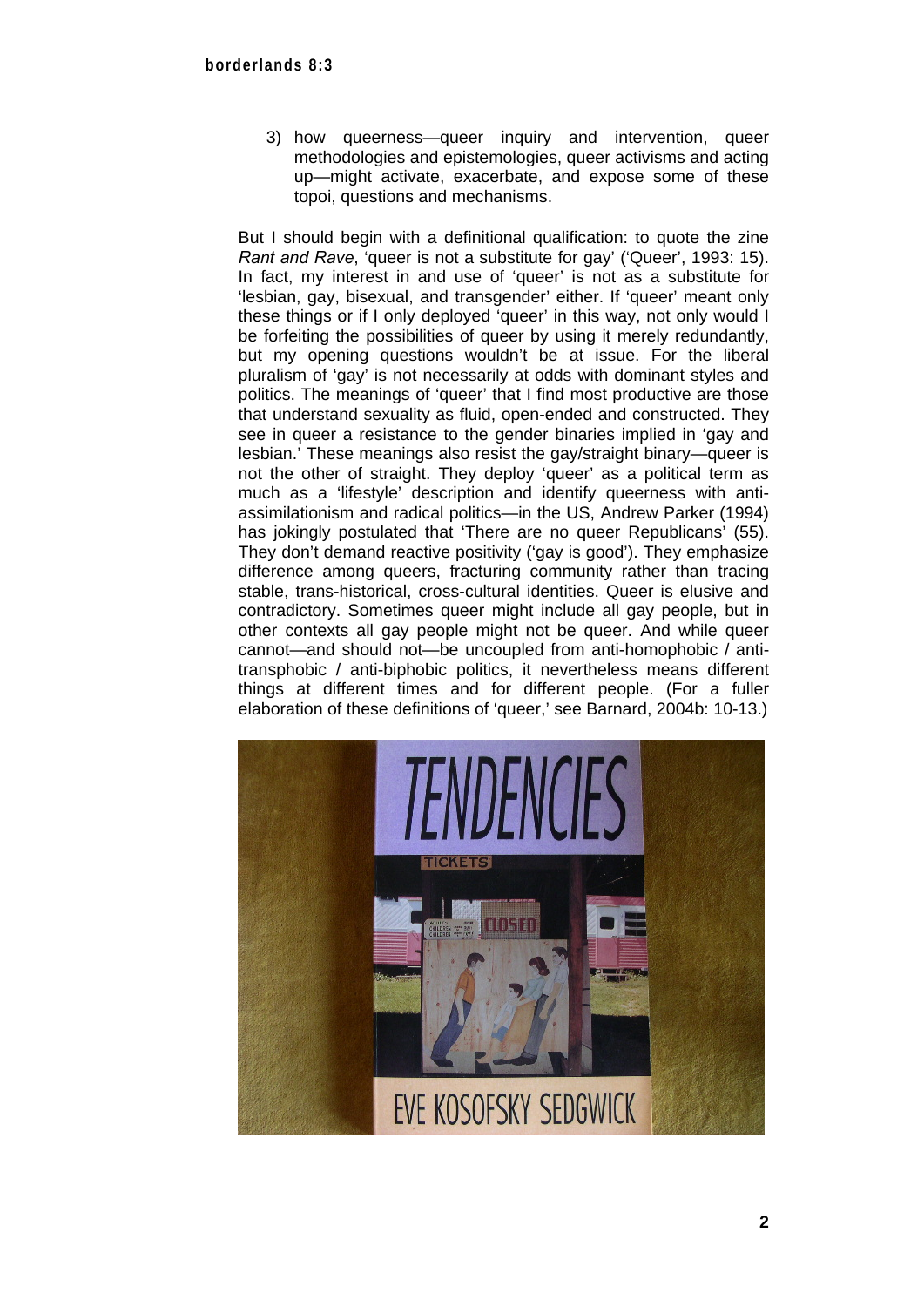I'll use two anecdotes to open up the three points with which I framed this essay, in the context of these understandings of queer. I'll open up these three points obliquely, at a slant, in the spirit of displacement and for the pleasures of delay, *pace* Eve Sedgwick's (1993) brilliant Foreword and Introduction to and cover picture for *Tendencies*. (In the context of an academic essay, anecdote and slant could both be kinds of queer interventions.)

#### **Anecdote #1**

A few years ago the then-director of the English Honours program at the state university in the US where I teach in the English Department asked me to create an English Honours course in Queer Theory. The Honours director was herself an avid proponent and practitioner of Queer Theory, though, as far as I knew, no-one had taught a Queer Theory course in my department before. I agreed to teach the course, and created a flyer to publicize it.



The Honours director approached me shortly thereafter. The flyer was too minimalist, she complained. She said I should give a more detailed description of the course so that students would know what to expect. I didn't want one of those off-putting flyers that are covered with text on top of a bland background image, but obliged by creating a backside to the flyer that gave a more expository description of the course, and that explained that the course grade would be constituted in part by 'a final critical or creative project.'

A little while later, the Honours advisor contacted me again: she advised me that I should not allow students to produce a 'creative' project in the course. Creative projects were apparently not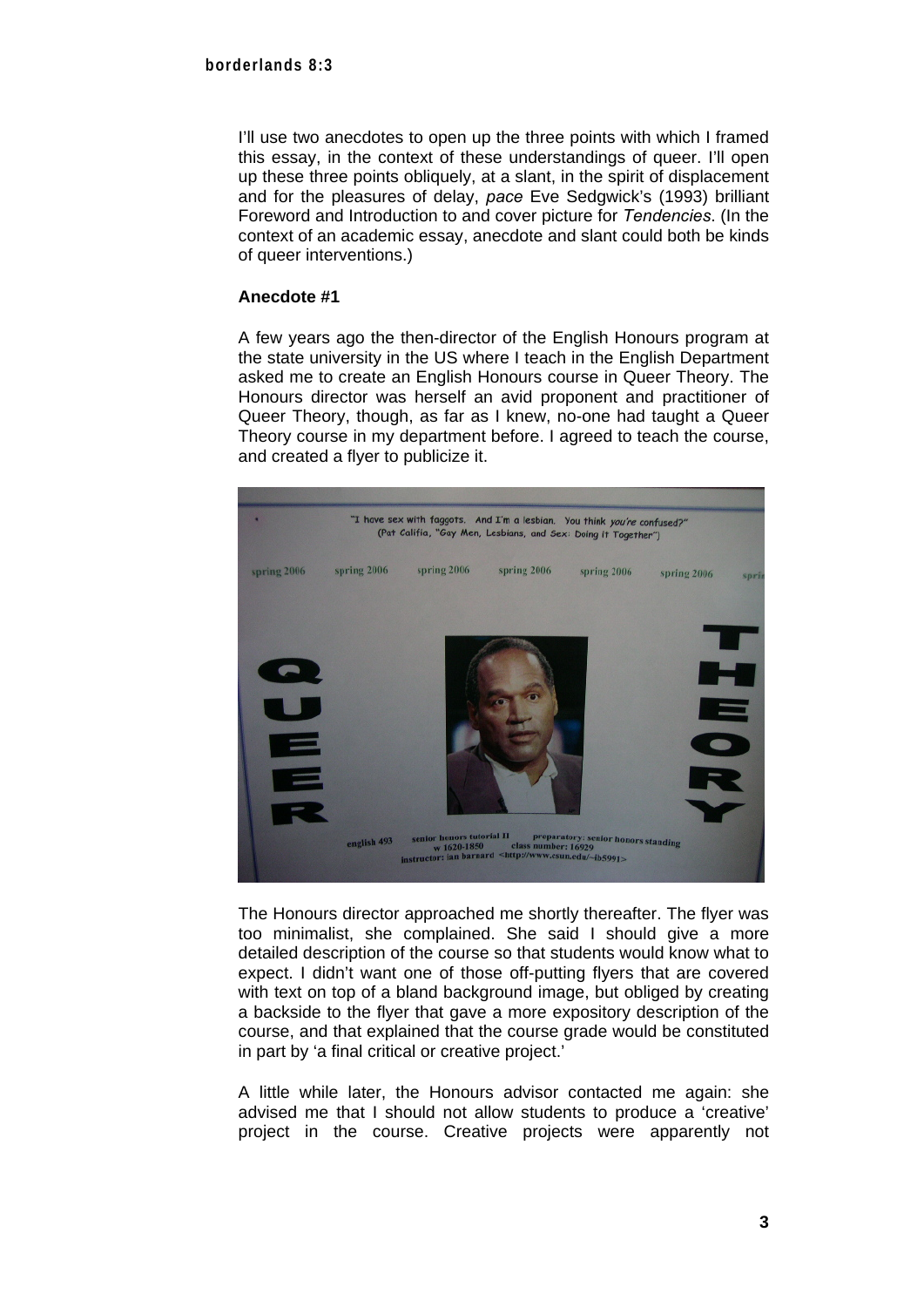appropriately rigorous or scholarly for our literature Honours students. And then I discovered that she had gone around the English Department whiting out the words 'or creative' in my course description.

The flyer generated more heat, of a different kind. A few days after the whiting out, a senior colleague approached me to tell me that my original flyer depicting OJ Simpson was racist, and advised me to change it. Ironically, I'd just written a book on the intrication of race with sexuality, and what I saw as the folly of thinking of race and sexuality as separate axes of identity. When one does this, I had argued, in the now familiar model of the accretion of identities (Chicana lesbian as triply oppressed; Chicana lesbian equaling Chicano plus woman plus homosexual), one normalizes whiteness, since the unracialized woman or homosexual is the default whiteness that so often gets assumed but goes unnamed in white supremacist cultures. I suspect that my colleague would not have found the flyer offensive if I'd illustrated it with the image of a white person, no matter who that white person might be, and despite the concomitant equation of queerness with whiteness and the (re)erasure of queers of color implied by that equation. And no doubt my colleague would have been quite happy with the flyer if it has been coherently complemented by the image of someone he recognized as gay—nothing very queer about that. I had to point out to my senior colleague that the offense taken at the implication that OJ Simpson was queer or was in some way associated with queerness or was homoerotically desirable, was in itself deeply homophobic.

Other members of my department—students, staff, and faculty—were also upset about the image of OJ Simpson on my course flyer, but for different reasons. These were the people who saw OJ Simpson as a murderer, who equated queer with gay, and who assumed that my job was to react against hegemonic homophobia by promoting positive images of gayness. (Their simmering racial ressentiment was enacted a few years later when in 2008 Simpson was sentenced to an impossibly long jail sentence by an all-white jury for a Las Vegas robbery.)

All in all, I decided that some re-education was in order, so I produced a red pedagogical pamphlet that I passed out to colleagues and others at Department meetings and miscellaneous official gatherings, giving multiple rationales for my inclusion of the image of OJ Simpson on the course flyer.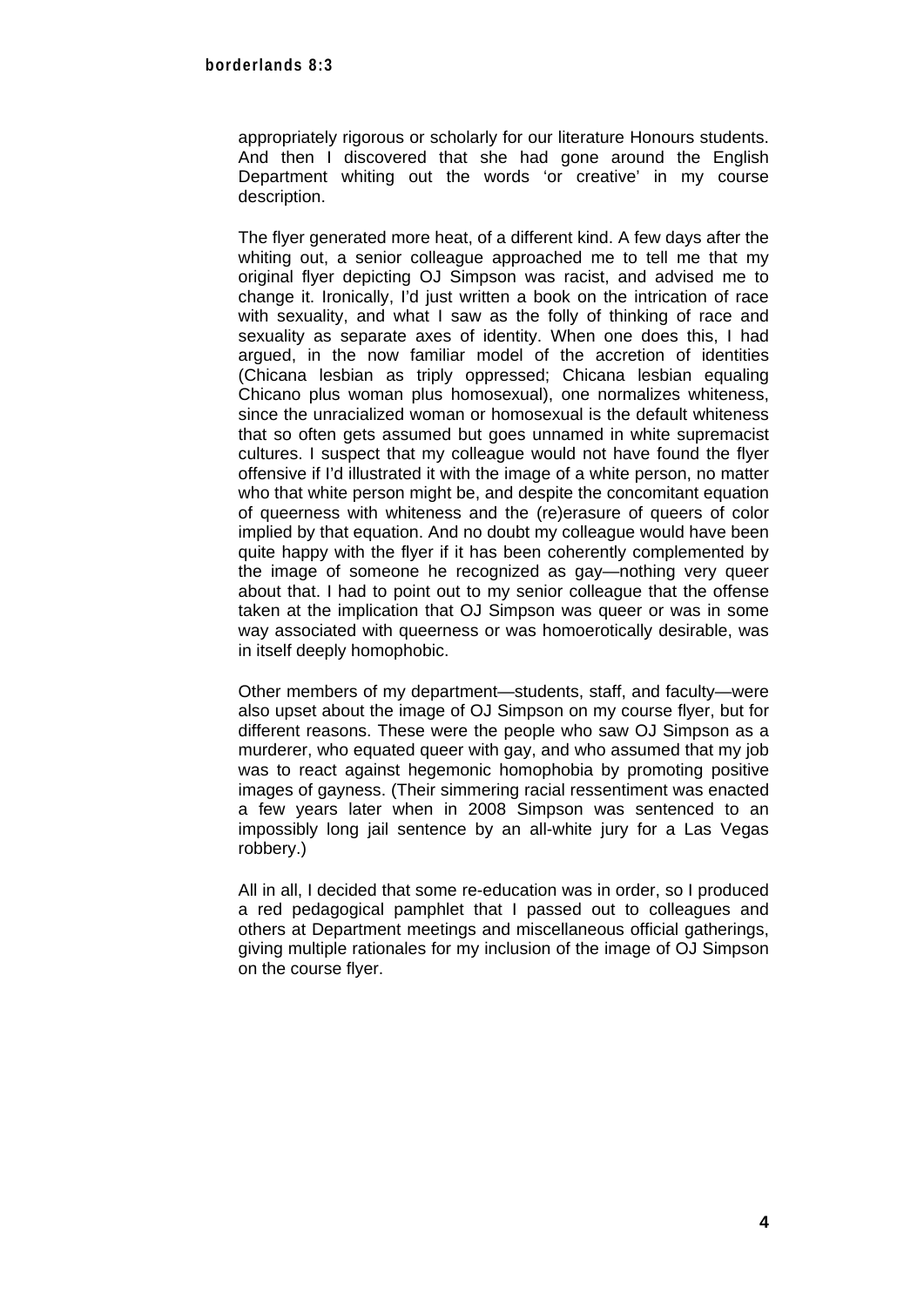

#### **Anecdote #2**

My second anecdote revolves around the students who signed up for my already embattled course in Queer Theory. Narratives about trashing and pogroms in queer studies courses are so common, and were especially so in the early days of gay and lesbian studies, that they have almost become their own genre. These are familiar stories of the few well-meaning homophobes in the class who were totally unprepared to meet their comeuppance at the hands of peers and instructors; of the gay students who believed they were the native informants, that they were the experts on the course subject matter, and that they deserved the 'A's in the class; of the attacks on the teacher who didn't merely validate them, who suggested that sexuality might be constructed, who rewarded the smart straight student; and so on. However, my story takes a different turn, perhaps because Honours students in my Department were required to enroll in seminars such as mine, and so the class was comprised of a group of students whose commitment-affect to the seminar topic ranged from terror to interest to indifference to ignorance, rather than a group of predominantly queer students desperate for intellectual, political, and personal affirmation. But the saga of my course certainly had some connections to those notorious trashings and pogroms, and the often shockingly unexpected conflicts that they ignited among class participants--the conflicts in my class were equally surprising and the binaries they created not easy to categorize and deconstruct.

The first reading that I assigned in my honours course in Queer Theory was the book *That's Revolting! Queer Strategies for Resisting Assimilation*, a heterogeneous collection of activist and theoretical texts edited by Matt Bernstein Sycamore, aka Mattilda (2004).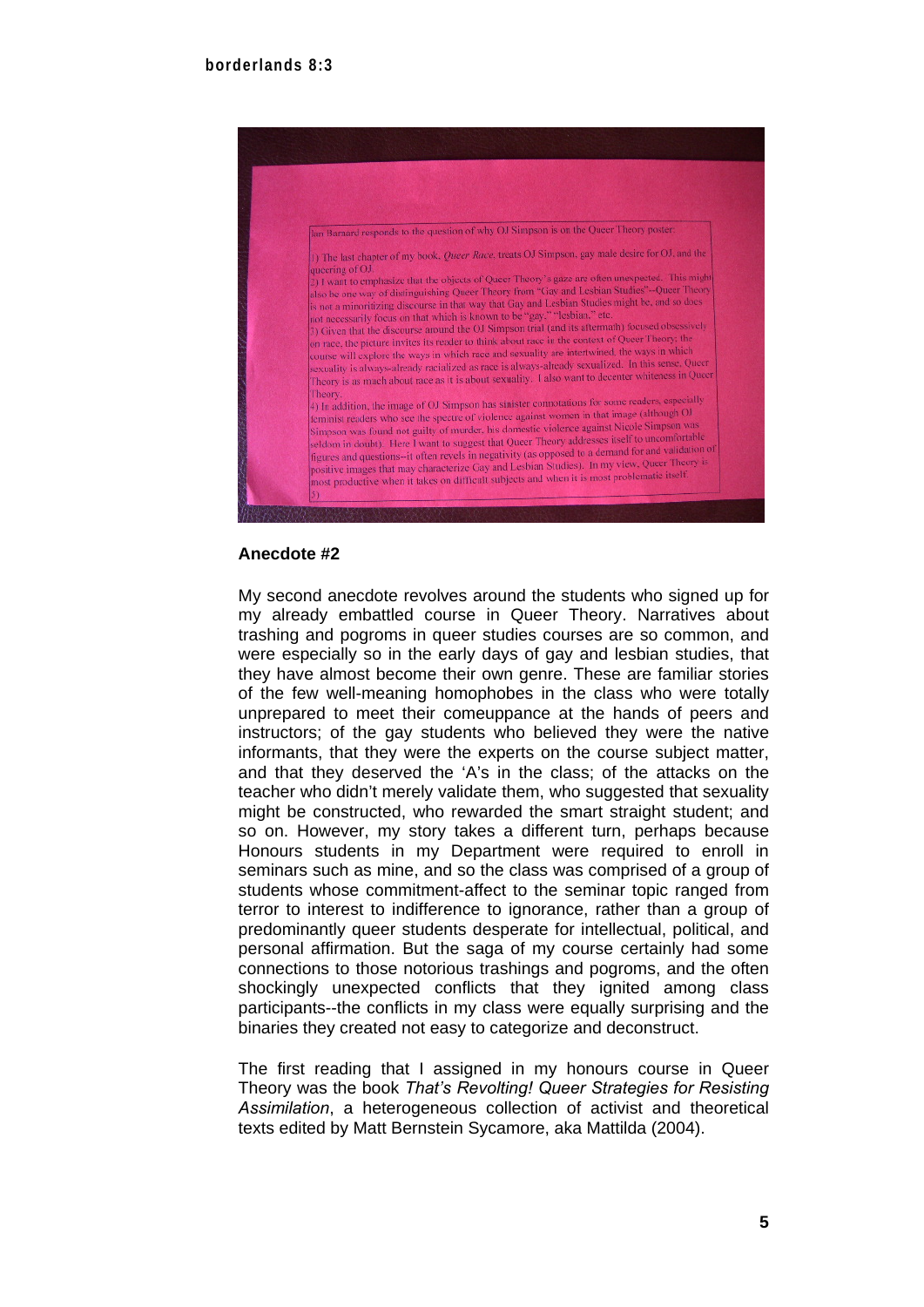

This anthology includes work in a variety of genres addressing multiple queer issues and multiply inscribed queer issues from progressive and radical perspectives. I wanted to break down the theory / not-theory binary and suggest how Queer Theory itself embodies such a destabilization. I wanted to argue for 'queer' as a critique of assimilationist identity politics. I wanted to suggest that its intrication in gendered, classed, able-bodied/disabled, and racialized identities made queerness always already a multiple issue, indeed made it difficult to pinpoint exactly what constituted queerness. If race was or should be as central to queer work as sexuality is, what distinguished queer work from other kinds of anti-racist work? I wanted to do damage to the monarchy of sex (Foucault, 1989). I wanted to give students a sense of the political, activist, community and other contexts that have variously enabled and critiqued the work currently taking place under the auspices of 'Queer Theory.' Further, my naive reasoning went, the students would be thrilled to read something that isn't written in the dry academic prose that they complain about all the time; they'll be satisfied that we're reading work that connects theory with politics so explicitly; and this is fun to read!

But my students were appalled. The students complained that the pieces in the book were poorly written—that they didn't take opposing arguments into account, weren't written in measured tones, were too angry, didn't present any evidence to support their arguments, weren't well-researched, relied on personal experience, were too biased. When I teach composition classes, I'm usually perceived as the enforcer of restrictive conventions of language and writing. In this Queer Theory class, the policing function seemed to have reversed. I found myself in the odd position of the English professor whose students were the guardians of good writing, whose students were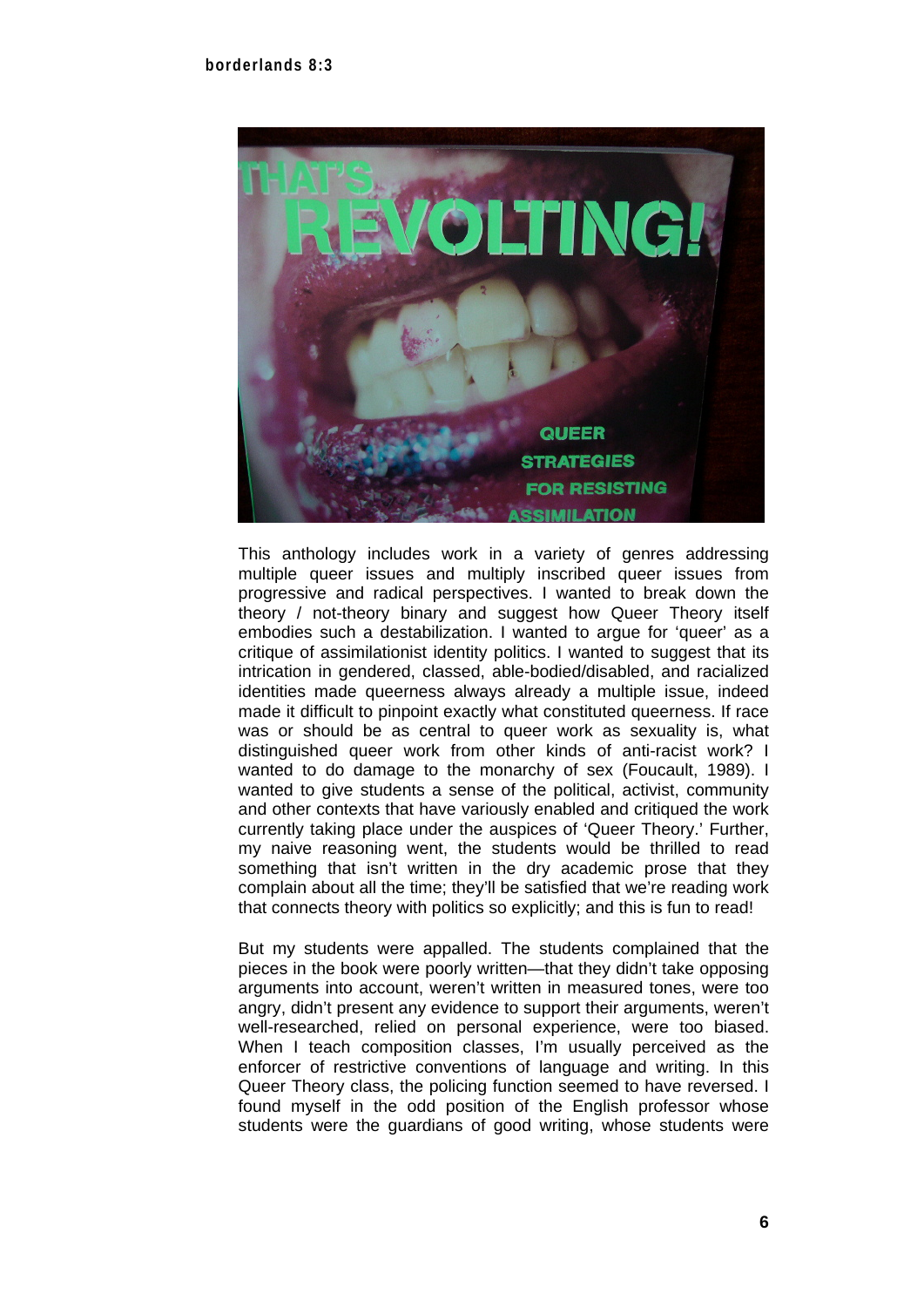upholding canonical standards against the professor who was suddenly on the side of bad writing.

#### **Institutional Apparatuses**

I want to draw out some broader implications for queer and for institutional disciplinarity from these two anecdotes. Remember that this was an English honours class, so the students in it were, in Miss Jean Brody's infamous phrase, the crème de la crème (Spark, 1964). But rather than demonize my students for their rather unqueer dismissal of my queer text, I want to hypothesize that as the crème de la crème of the English department, they were doing what they had been trained to do very well, that now, at the pinnacle of their illustrious undergraduate careers, in this senior honours tutorial, they were demonstrating how well they had been socialized by my colleagues, the English Department faculty, by the larger discipline of English, and by the academic institution as a whole. And in some ways this socialization is profoundly antithetical to queer, if we take *That's Revolting*, the text that activated my students' resentment, to be queer, as I would argue it is. What I hope is apparent by now is that it's not so much the content of this text that outraged my students (though I have no doubt that some of their anxiety about the content was displaced onto their criticism of the 'bad writing' in it) as its style. In fact, had the same ideas been presented in the canonical academic style that students love to complain about, I suspect that my students would have had fewer problems with the text.

I suggest two things. First, my students' response to *That's Revolting* might be taken as corroboration of the assertion (or indictment, depending on one's perspective—e.g., Harris (1991)) that queer is as much about style as it is about substance, and that style is not mere adornment but is political and essential. This is an enthymeme that in the US we have learnt from postmodern activist groups like Transgender Menace, Queer Nation, ACT UP, and The Lesbian Avengers, but one which most critical theorists outside of queer studies remain symptomatically ignorant of and which some Marxist queer theorists—e.g., Morton (1996)—continue to dispute. My second hypothesis is that this incident might be read as a manifestation of the ways in which the discipline of English is fundamentally unqueer. My students were merely upholding the disciplinary values and traditions they had been taught and rewarded for upholding over many English courses over many years. I'm sure that my first year composition students, not yet successfully socialized into academia and into the coercive protocols of student academic writing (which often bear no resemblance to professional writing), would not have had these problems with *That's Revolting*. And perhaps less high achieving English majors might not have either. So we have the paradoxical situation that the more successful the student is, the more likely the student is to be inimical to queer.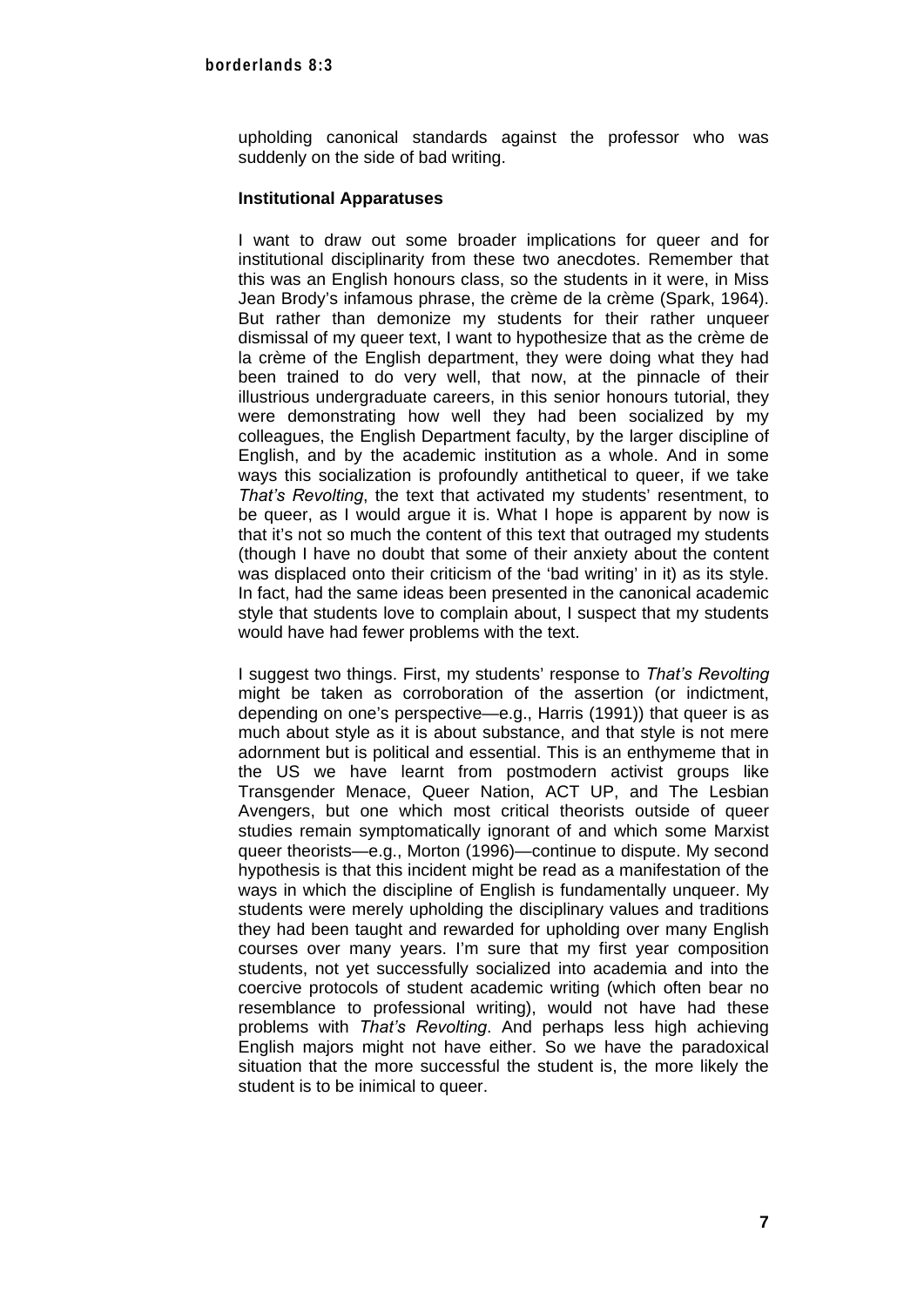If my proposition that my institution's English Department is not atypical in this regard is sound, on the one hand this is not such a bad thing: it could be seen as a hopeful sign for those who worry about queerness being co-opted and contained by the academic institution; it shows that queerness still has the power to derail at the same time that it shows that the academy has not really undergone the transformation that many proponents of queer studies and other revolutionary discourses had hoped for. On the other hand, this is a stunning indictment of the residual queerphobia of academia and of English as a discipline, an exposé of the fundamentally incompatible relationship between queer and this discipline, and of the delusion that queer studies has somehow been successfully or seamlessly integrated into academia in the US, Australia, and elsewhere. Priya Kandaswamy (2007) and others have made similar arguments about multiculturalism and diversity in general: ethnic studies are often marginalized at academic institutions and faculty are called upon to teach courses about race in order to fulfill university mandates for 'diversity' education (Kandaswamy, 2007: 7); however, these 'diversity' mandates frequently signal a self-congratulatory smugness about the university's liberal tolerance rather than a critical interrogation of the institution itself. And much scholarship has commented on the ways in which academic institutions want desperately to show their hipness by offering the Other for display, but then incorporate and appropriate the Other by requiring that it be presented only on their terms (e.g., Aneja, 2005; Rallin, 2005).

I want to evoke in my students' revolt the echo of my colleagues' complaints about the course flyer and description. If we juxtapose my students' outrage with the Honours director's efforts to discipline my course flyer and description, we can trace some continuities between my two anecdotes in the irony that a course in Queer Theory, the very subject that should be committed to contesting boundaries such as those between the 'creative' and the 'non-creative,' was subjected to these kinds of attempts to normalize it. In fact, what struck me was that the Honours director and my students seemed to want me to teach a Queer Theory course that was anything but queer.

Two implications of these concatenations are important here, one a matter of generalizing my argument, the other the contextual specificity that reigns it in. First, I see these stories as not just about the Honours director's misguided understanding of queerness or my students and their unqueer alliance with a particular disciplinary formation of English literary studies or with English in general as an academic discipline. They are also metaphors for the larger ways in which queerness and queer style challenge academic and other conventions and institutional structures. We might want to think, for instance, about disciplinary protocols of inquiry, about campus bathrooms, about grades and grading, about the kinds of assignments students do, about relationships between professors and students, about styles and customs and relationships and coercions outside the academy, about what is or isn't queer about these rituals and spaces, about how queerness might be foreclosed or resisted by them. As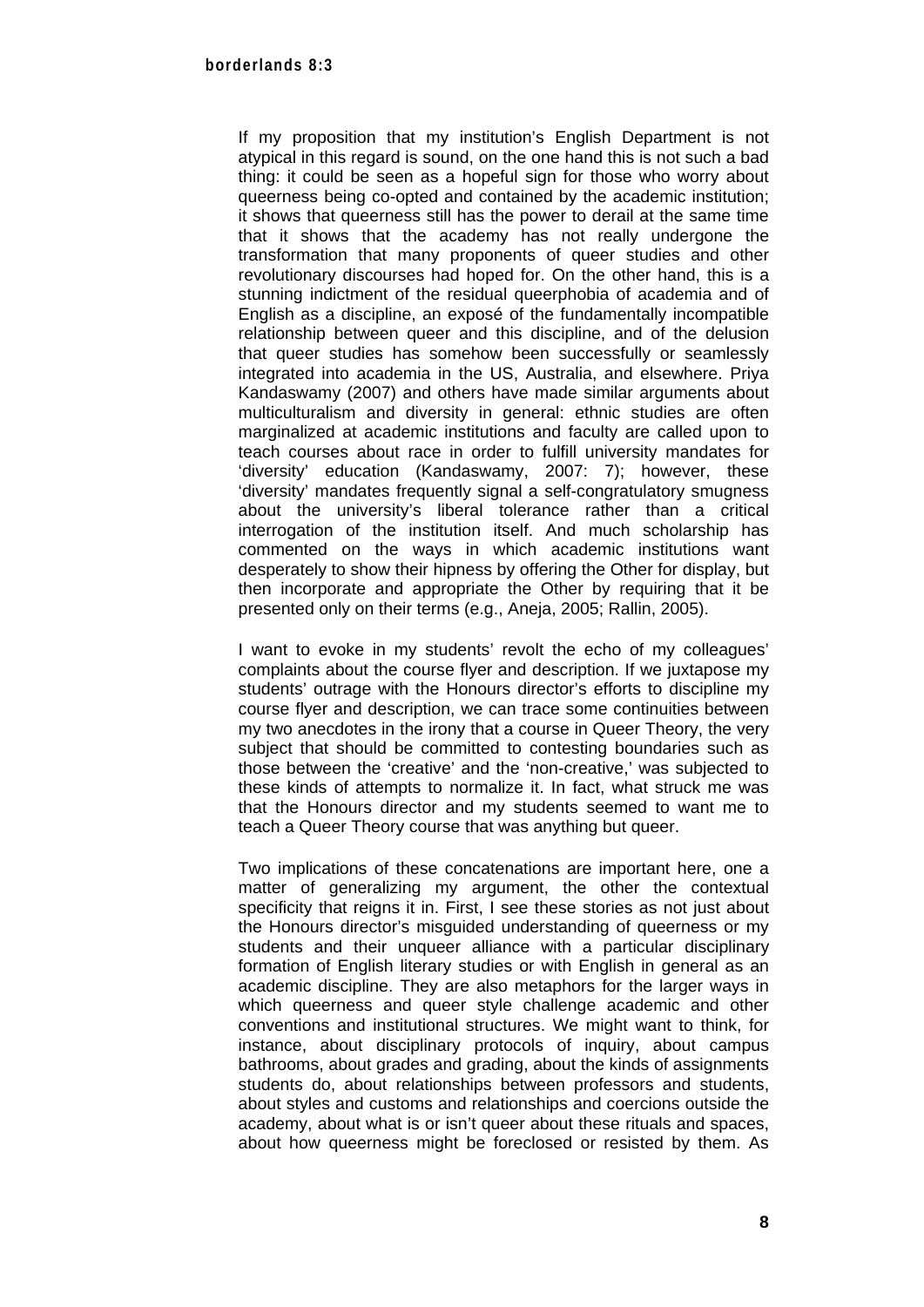Donald Hall (2007) puts it, 'Not only the cultural critical, but also the pedagogical project of queer studies ... is a continuous and insistent interrogation of notions of the normal' (186).

Second, recall that I am making a distinction between queer and gay, and between queer and lgbt, and would be the first to concede that there are plenty of gay and lesbian studies classes that are fitting quite nicely into the academy. They aren't causing any trouble. They aren't disrupting accepted protocols. They are happily reproducing conventional constructions of canonicity, value, culture, legibility, and legitimacy. They've been co-opted into a liberal pluralist potpourri of mixed metaphors where diversity can be self-righteously paraded as a sign of liberal tolerance, when, on the contrary, it is deployed precisely in order to permanently defer any real change (Gómez-Peña, 1989; Dev, 1990-1991; Barnard, 2005; Kandaswamy, 2007; Buras, 2008; Lee, 2008; Nguyen, 2008). These are the gay marriages of academia which are often as eager to denounce the bad writing, gender transgressions, and promiscuous sexuality of queerness as the conservative gay and other students in my honours seminar were quick to distance themselves from the unruly text with which I presented them.

#### **Queer Style**

But things change. Remember that Miss Jean Brodie said, 'All my pupils are the crème de la crème. . . . Give me a girl at an impressionable age, and she is mine for life' (Spark, 1964: 15-16). While I would not want to ally myself with Miss Brodie's fascism, and am not ambitious or presumptuous enough to claim that any student is mine for life—change, thank goodness, is recursive—, my students' impressionableness meant that by the middle of the semester of their English honours course in Queer Theory they were making zines and dvds, even if somewhat nervously, were queering popular culture, and were appropriately punctuating their work with explicit and even colloquial sexual references, albeit sometimes only after asking permission to do so. These were smart and politically sophisticated students who were able to read texts skillfully, including, once our course was under way, Midi Onodera's film *Ten Cents a Dance* and Matthew Bourne's queer take on *Swan Lake*. In this sense, their talents and training in English served them well. These were, after all, Honours students, and they produced brilliant work. Or perhaps, I should say, 'These were, after all, Honours students, so they were quickly socialized'? As they worked on projects to be submitted for possible presentation at the annual Honours Colloquium, they asked me anxiously if it was ok if they worked with non-literary texts; they worried about not having enough scholarly sources in their projects, about their projects not being appropriately academic. One student's mid-semester evaluation read, 'To be completely honest, the problem I have with the course is that I don't know what's appropriate ... I don't know what the standards are anymore ...' I encouraged and reassured and supported. And despite their misgivings, the students thrived.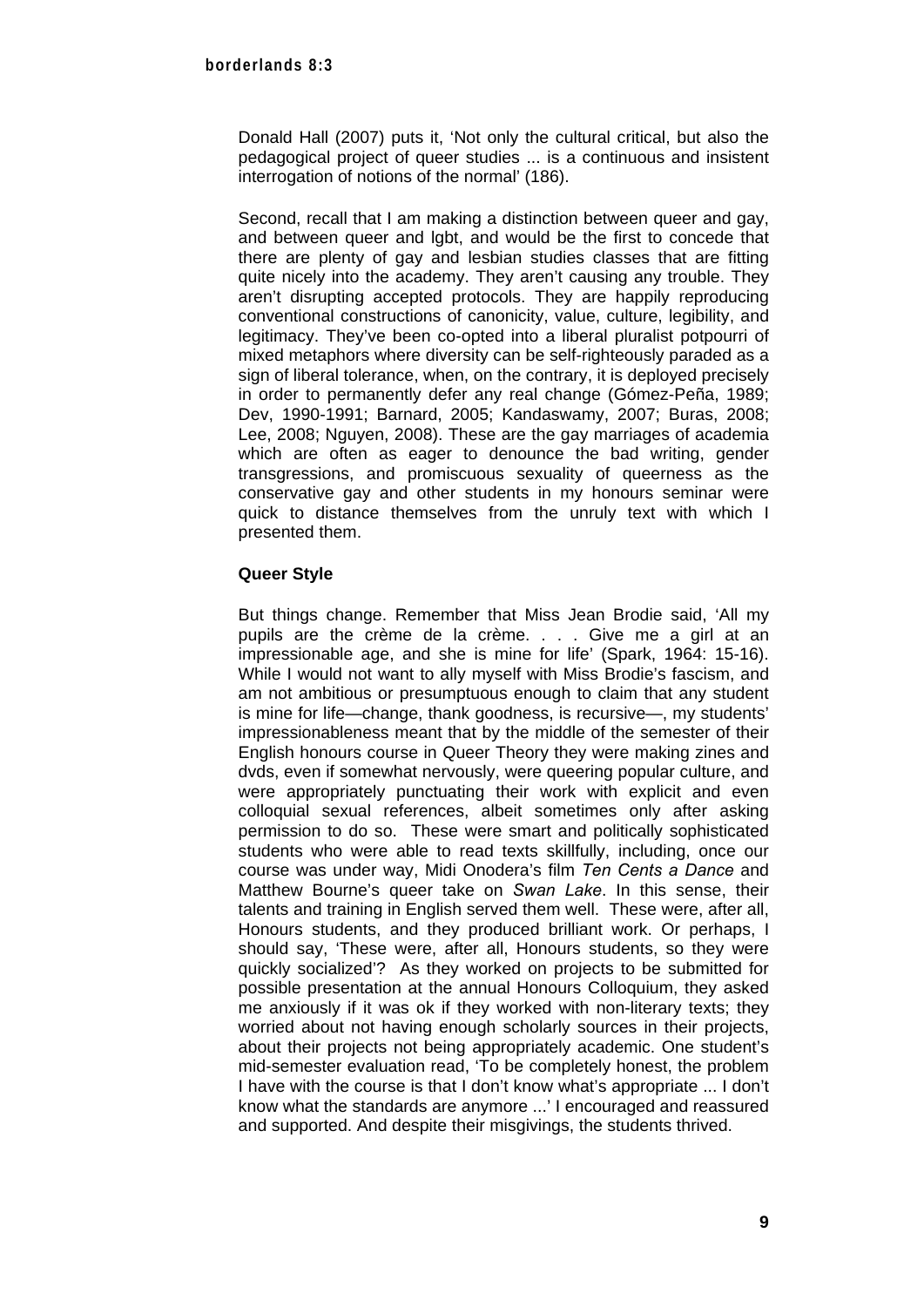My point here is not so much that my students changed, or that queerness can be taught and even believed in by the learners, but that my students, despite overcoming their initial outrage, continued to face multiple disciplinary obstacles in their attempts to engage with and produce queer epistemologies. They were still faced with the disciplining apparatuses of the institution and the discipline and of those who stoically or unwittingly guarded its integrity. When my students were ready to present their work at the annual Honours Colloquium, they were faced with a call for abstracts for 10-12 page papers that successful applicants would be expected to read at the colloquium. How would they read a dvd? How could they format their disruptions to fit fully written out sentences and one inch margins? How would they present their work at a conference with no media equipment and no technology, that could only imagine students reading conventional 20 minute academic papers from a stack of pages neatly typed in MLA format? And further down the line, how would they write an Honours thesis whose guidelines specified a focus on literature with a capital 'L'? While the colloquium's call for papers invitingly welcomed 'investigations of the political and/or ideological,' its assurance that 'we invite papers from all periods and genres' throws us back to the presumptively axiomatic of Literature, as if the failure to imagine anything else isn't itself a political and ideological delimitation, and as if that limitation doesn't also define itself against so much of the intellectual, political, and other thinking, imagining, acting, working, and playing that happens under the sign of queer. This is about the privileging of Literature, but also the privileging of other things.

I am suggesting that many things that might not appear to be about queerness are about queerness, though I'm not sure exactly where to stop. In her justly celebrated opening to *Epistemology of the Closet*, Eve Sedgwick wrote that the book proposed 'that many of the major modes of thought and knowledge in twentieth-century Western thought as a whole are structured—indeed, fractured—by a chronic, now endemic crisis of homo/heterosexual definition' (1990: 1). Sedawick went on to list some of the oppositions that might not appear to be shaped by the binary of sexual identity, but that on deeper analysis can be read as formatively constructed by it:

> secrecy/disclosure, knowledge/ignorance, private/public, masculine /feminine, majority/minority, innocence/initiation, natural/artificial, new/old, discipline/terrorism, canonic/noncanonic, wholeness/ decadence, urbane/provincial, domestic/foreign, health/illness, same /different, active/passive, in/out, cognition/paranoia, art/ kitsch, utopia/apocalypse, sincerity/sentimentality, and voluntarity /addiction. (11)

Although Sedgwick begins her book with a gendered homo/hetero divide, whereas my enabling figure is what I am calling 'queer,' I want to think of her wonderfully ambitious and productive articulation of the project of *Epistemology* as also helping us to think about form and style, matters Sedgwick herself touches on only obliquely in this list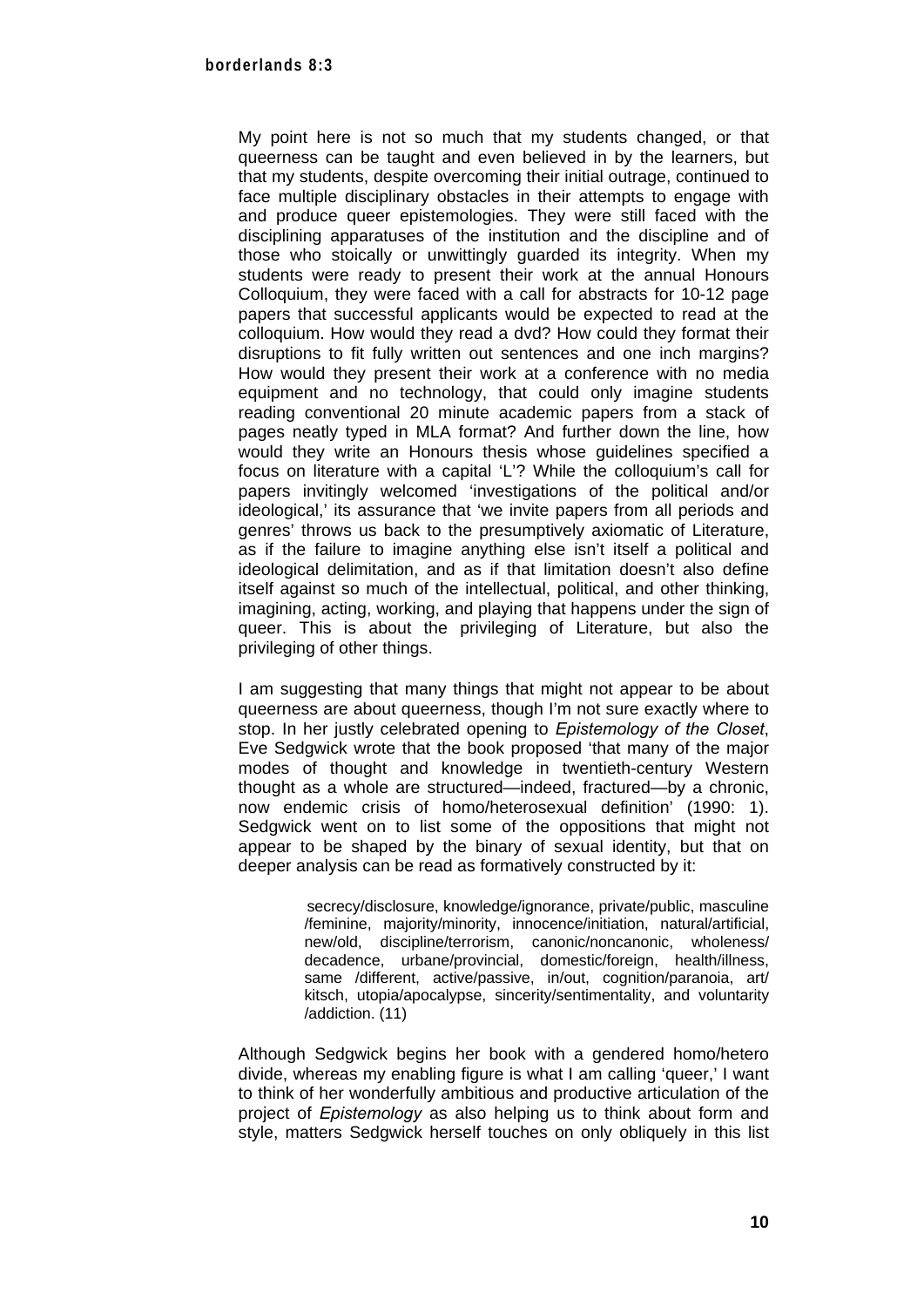and in her analyses of canonical literature in the remainder of her book.

Donald Hall (2007) and others have written about how apparently common-sense, even liberatory, pedagogies can encode and enforce anti-queer values and modes of being (e.g., Barnard, 2004a). In their article, 'What does queer theory teach us about x?,' Lauren Berlant and Michael Warner (1995) proposed that queer style not only serves to expose the values and assumptions underlying its object of critique, but also that it opens up the possibilities of different kinds of analysis and different objects of analysis:

> Queer commentary has involved a certain amount of experimenting, of prancing and squatting on the academic stage. This is partly to remind people that there is an academic stage and that its protocols and proprieties have maintained an invisible heteronormativity, one that infiltrates our profession, our knowledge, and this editorial. This does not mean we embrace, or disavow, the indecorous per se. Indecorum can be a way of bringing some dignity to the abject. But it is also a way of changing the public for academic work, of keeping the door ajar. ... Queer commentary has also distinguished itself through experiments in critical voice and in the genre of the critical essay. Along with queer experiments in pedagogy and classroom practice, it marks a transformation of both the object and the practice of criticism. (348, 349)

This transformation implies that certain ways of thinking, certain ways of doing, and certain objects of attention are literally impossible in the world view of certain disciplinary styles. Style is productive as well as reactive.

#### **Queer (Im)Mobility**

And, of course, style is about class and race, too (hooks, 1994). This is also a story about class, in both senses of the word. On the one hand, it's about the function of academic classes in socializing students into accepting, functioning within, and even enforcing particular political, social, and economic ideologies now and once they leave the academy. In the US and, increasingly, other nations across the globe, this includes, in Slavoj Žižek's (2007) concise formulation, 'the hegemony of global capitalism and its political supplement, liberal democracy.' Now much has been written about the ways in which various academic fields and disciplines, from first year composition courses to degrees in anthropology, collude in this project. In addition, Vershawn Young (2007), Joan Wynne (2002), and many other critics have analyzed the ways in which language use in the academy and writing genres function to entrench sexist, racist, and classist political, social, and economic inequities. University academic apparatuses also teach and enforce heteronormativity, gender conformity, and the other formations, identifications, and politics to which queerness might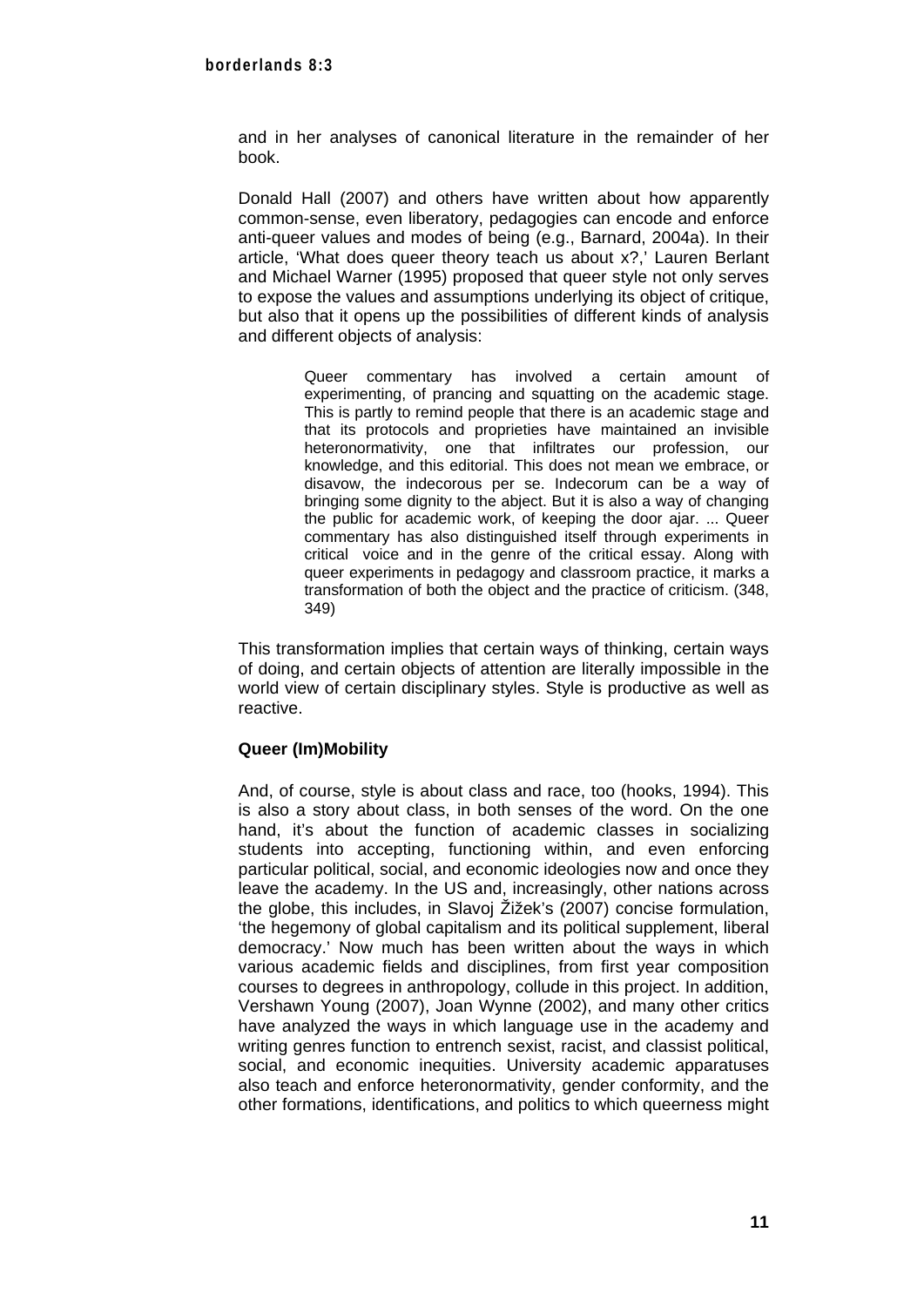speak, not only in terms of free-floating ideas, but also and inevitably in terms of form and style.

But the other class story tells of mainly working class students who have already been recreated in the image of their mainly bourgeois professors. After all, my students were in some ways very unlike Miss Jean Brodie's students, since my mainly working class students were the 'creme-de-la-crème' only in the very limited sense in that they were Honours students at a not very prestigious State institution. But their transformation into pampered Honours students with a sense of entitlement seemed amazingly aporia-less. They already appeared quite used to the special small Honours class size. No-one in the class blinked an eye when they heard that the course would include free tickets and transportation to see Matthew Bourne's queer revision of *Swan Lake* at the Ahmanson Theatre in downtown Los Angeles, thanks to funds from the California Lottery. As Honours students, they expected to get goodies. And they were quick to recognize that they are the creme-de-la-creme of the English Department when I challenged them about their antipathy to *That's Revolting*. One student wrote in their mid-semester evaluation of the course, 'I have to admit that I was a little less than enthusiastic about the class the first couple weeks. I am definitely one of those Honors students who has been thoroughly inculcated with the notions of the "traditional canon."' Another wrote, 'You are right about being socialized as the "cream of the crop" here at CSUN and scaring us (me) into always being uptight and formal and academic.' My students are not the villains here. The scary specter is the effectiveness and speed with which an academic program can brainwash an ethnically diverse group of smart mainly working class mainly young people to believe in and enforce its values.

We must ask, though, how robust my students' class mobility is, their ascension to the position of 'cream of the crop,' and if these students aren't doomed to suffer the fate of Senghor's generation of deluded Francophone Africans, who learnt French and studied in France with the promise of becoming full French gentlemen (the gender order was not up for grabs), only to find themselves still treated as second-class citizens of the colonial pecking order. And we must also ask how class in this second sense affiliates with queer. While queer theory's ascendance can be seen as coterminous with and even as formatively instigated by queer activism, despite initial denials by Teresa de Lauretis and others that academic queer work was related to queer activism (De Lauretis, 1991: xvii, note 2), it then came to be associated with elite academic institutions and rarified scholarly production, even though many queer theorists in English studies were working with non-canonical texts and even with non-literary texts, and were often themselves activists. In the story of my Honours class, though, the opposite trajectory seemed to be in operation, one that perhaps corroborates queer's activist affiliations: the more advanced you are on the academic totem pole, the more distant you are from queer.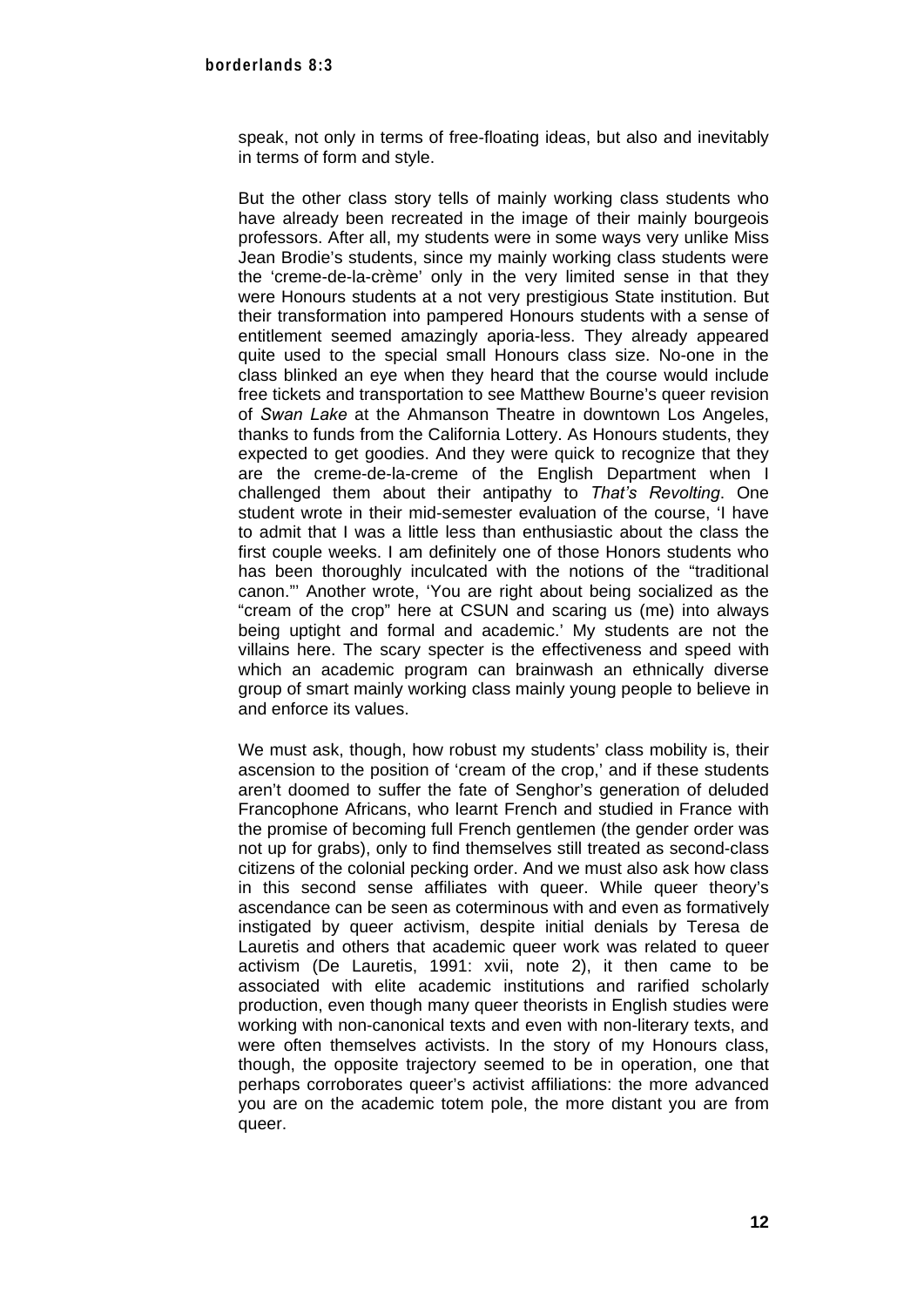We must also ask about agency, though: should I be less generous about my students' roles in the story of their collusion with the disciplinarity they seek to master? to what extent can we demand that students resist the socializations of academia? how does resistance manifest itself? to what extent is resistance possible? And I must ask about my students' apparently quick and successful conversion to queer's cause, what this says about change and malleability, sincerity and cynicism, commitment and utilitarianism. Since queer itself is committed to resisting conventional dismissals of style and surface, it also invites us to see the terms in these dualisms as fluid and to refuse the binary moralizing tags that are conventionally attached to them. These dualisms also speak to our desire for ends, a desire that queer frustrates in its dispersions and recursivities.

## **A Happy Ending?**

Conclusions, wrappings up, cohesions, coherencies, unities evoke the violences of happy endings, those sine qua nons of self-promotion in resumes, in Hollywood, in political campaigns, in academic institutions ever-eager to move up the status ladder. Marriage till death us do part. Happy endings enforce their own particular kinds of styles, of closures, of foreclosures, of normalizations, of homogenizations. When I was recently reviewed by the Personnel Committee in my department, I was asked about the Honours seminar in Queer Theory that I had taught. I related to the Committee Members a somewhat expurgated version of the story I have told here. 'And then?' my reviewers asked expectantly, 'What did you do? How did it end?' I felt that I was supposed to have a triumphant ending. The students see the errors of their ways, my dedicated teaching wins them over, the institution is transformed. Or, I see the error of my ways, vow to improve, and offer a repentant version of the course in the near future. But as we know from queer, from queer negativity, positive images are not necessarily realistic or desirable or always that pleasurable. They have their own toxicity. So in the spirit of the tone and style and understanding of argument of *That's Revolting*, I must resist a certain kind of happy ending. I can neither confirm that my Department is queerer than before nor that my erstwhile students were truly transformed by my course. Perhaps they were astute fakers? Or perhaps I was merely as successful at indoctrinating them as their previous professors? Maybe that's not such a bad thing--the ease of queer's transmissibility? Or maybe something queer really did stir in them? This proliferation of questions seems to me to be more important and productive that zeroing in on one answer.

My students often complain that the texts we read 'don't offer solutions' or criticize me for not providing answers to difficult questions. I try to show them the value of dissidence in and of itself, and especially of the significance of queer critique: to offer solutions might be akin to stabilizing and domesticating queer, and would implicitly deny what is productive—what opens up—in the process of such critique. Keeping in mind, then, the political necessity of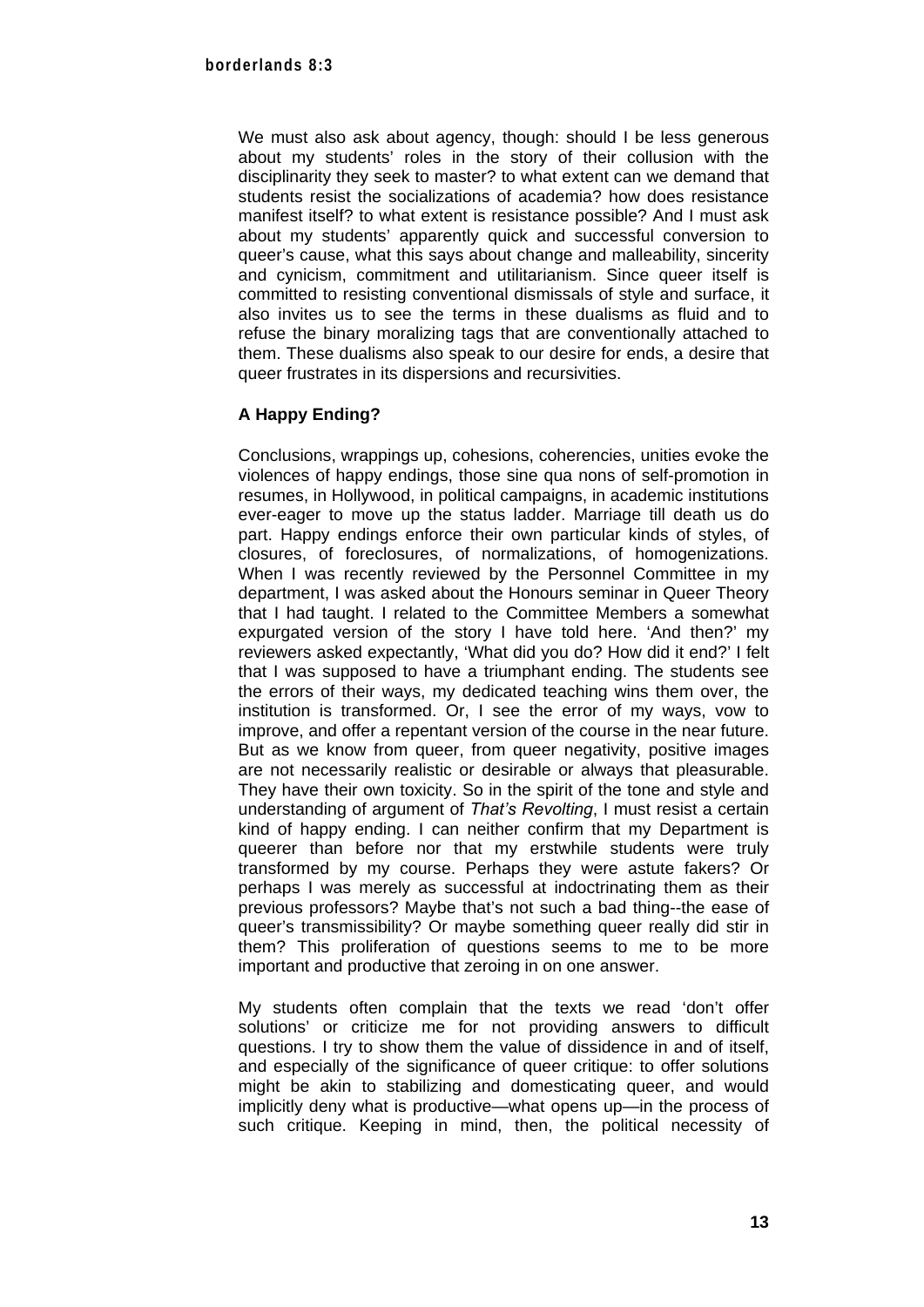negativity, as well as the simultaneous pleasures and constraints of academia, the stimulations propelled by disciplines of various kinds, and the profound duality of revolt, I'll evoke instead of a happy ending the multivalent satisfactions of abnegation. That abnegation in itself has come to be associated with queerness (Bersani, 1988; Nunokawa, 1996; Edelman, 2004) and signals a style that refuses teleology at the same time that it is open to unnamable possibilities.

**Ian Barnard is Associate Professor of English and a founding member of the Queer Studies program at California State University, Northridge. His previous publications include articles in** *Social Semiotics* **and** *Socialist Review***, and the book** *Queer Race: Cultural Interventions in the Racial Politics of Queer Theory***.** 

#### **Acknowledgements**

I thank Aneil Rallin and Dorothy Clark for their assistance with this article, and C. Jacob Hale for inviting me to present an earlier version of this material for The Center for Sex and Gender Research colloquium series at California State University, Northridge. I am also grateful to Jane Mummery and the anonymous *borderlands* referees for their invaluable feedback on earlier versions of this article.

#### **Bibliography**

Aneja, A. (2005), 'Of masks and masquerades: performing the collegial dance', *symplokē*, vol. 13, nos. 1-2, pp. 144-51.

Barnard, I. (2004a), 'The pedagogy of diversity: the silence of sexuality', *Exchanges: The Online Journal of Teaching and Learning in the CSU*, accessed 3 September 2008, http://www.exchangesjournal.org/viewpoints/1166\_Barnard.html

---. (2004b), *Queer Race: Cultural Interventions in the Racial Politics of Queer Theory*, New York: Peter Lang.

---. (2005), 'Civility and liberal pluralism', *symplokē*, vol. 13, nos. 1-2, pp. 134-43.

Berlant, L. & Warner, M. (1995), 'What does queer theory teach us about x?', *PMLA*, vol. 110, no. 3, pp. 343-9.

Bersani, L. (1988), 'Is the rectum a grave?', in D. Crimp (ed.), *AIDS: Cultural Analysis/Cultural Activism*, Cambridge, Mass.: MIT Press, pp. 197-222.

Buras, K. (2008), *Rightist Multiculturalism: Core Lessons on Neoconservative School Reform*, New York: Routledge.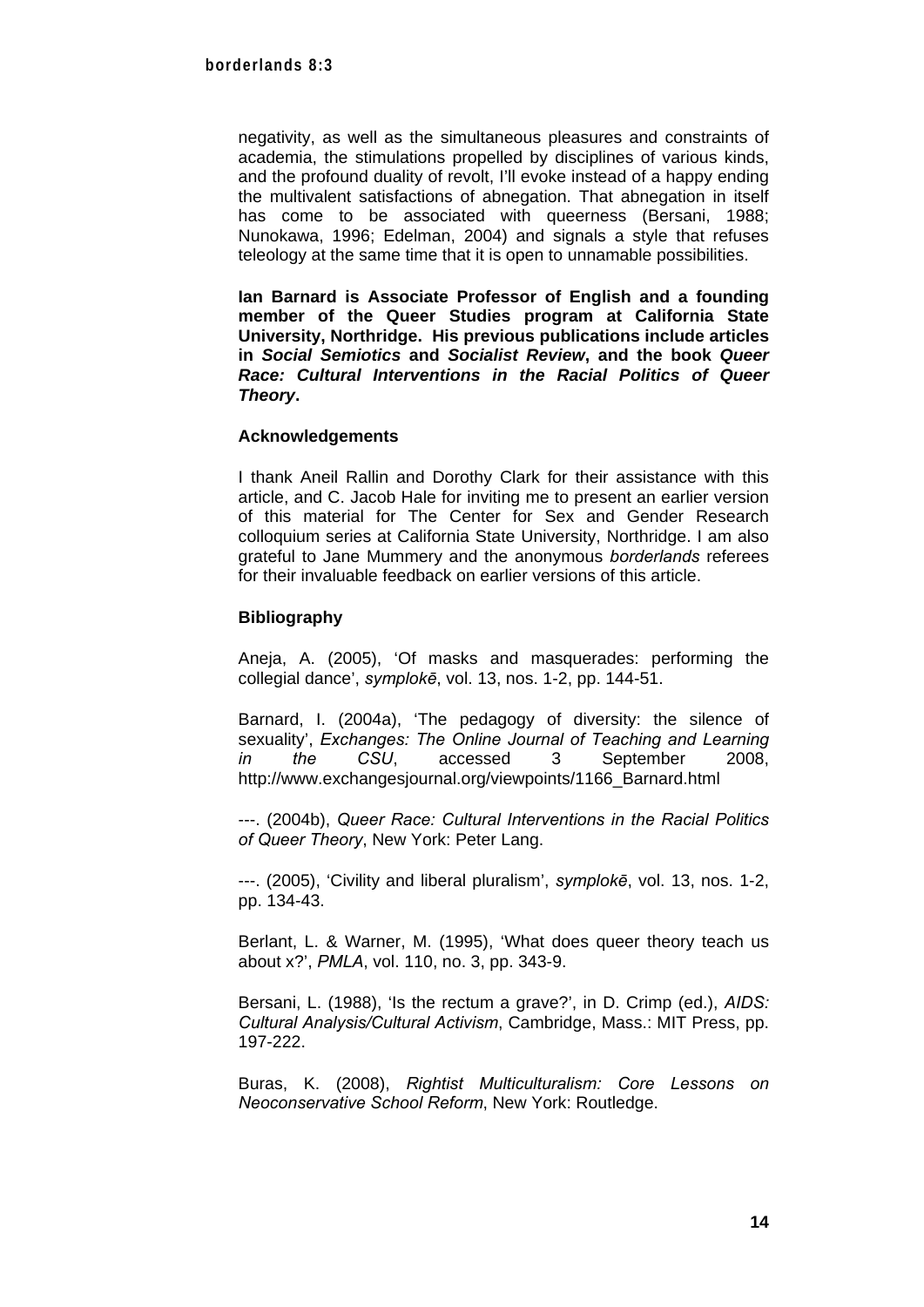De Lauretis, T. (1991), 'Queer theory: lesbian and gay sexualities: an introduction', *Differences*, vol. 3, no. 2, pp. iii-xviii.

Dev, E. (1990-1991), 'Cultural diversity and the politics of assimilation', *New Indicator*, 28 November-1 January, pp. 1, 7.

Edelman, L. (2004), *No Future: Queer Theory and the Death Drive*, Durham: Duke University Press.

Foucault, M. (1989) [1977], 'The end of the monarchy of sex', Interviewed by B.-H. Levy, in S. Lotringer (ed.), *Foucault Live: Interviews 1966-84*, trans. J. Johnson, New York: Semiotext(e), pp. 137-55.

Gómez-Peña, G. (1989), 'The multicultural paradigm: an open letter to the national arts community', *High Performance*, Fall, pp. 18-27.

Hall, D.E. (2007), 'Cluelessness and the queer classroom', *Pedagogy*, vol. 7, no. 2, pp. 182-91.

Harris, D. (1991), 'AIDS and theory', *Lingua Franca*, June, pp. 1, 16- 19.

hooks, b. (1994), *Teaching to Transgress: Education as the Practice of Freedom*, New York: Routledge.

Kandaswamy, P. (2007), 'Beyond colorblindness and multiculturalism', *Radical Teacher*, no. 80, pp. 6-11.

Lee, J.K.-J. (2008), 'The transitivity of race and the challenge of the imagination', *PMLA*, vol. 123, no. 5, pp. 1550-56.

Morton, D. (1996), 'Changing the terms: (virtual) desire and (actual) reality', in D. Morton (ed.), *The Material Queer: A LesBiGay Cultural Studies Reader*, Boulder, Colorado: HarperCollins, pp. 1-33.

Nguyen, V.T. (2008), 'At home with race', *PMLA*, vol. 123, no. 5, pp. 1557-64.

Nunokawa, J. (1996), 'The importance of being bored: the dividends of ennui in *The picture of Dorian Gray', Studies in the Novel*, vol. 28, no. 3, pp. 357-71.

Parker, A. (1994), Contributor to forum on 'The political implications of using the term "queer", as in "queer politics", "queer studies", and "queer pedagogy"', *Radical Teacher*, no. 45, pp. 55-6.

'Queer is not a substitute for gay' (1993), *Rant and Rave*, vol. 1, no. 1, p. 15.